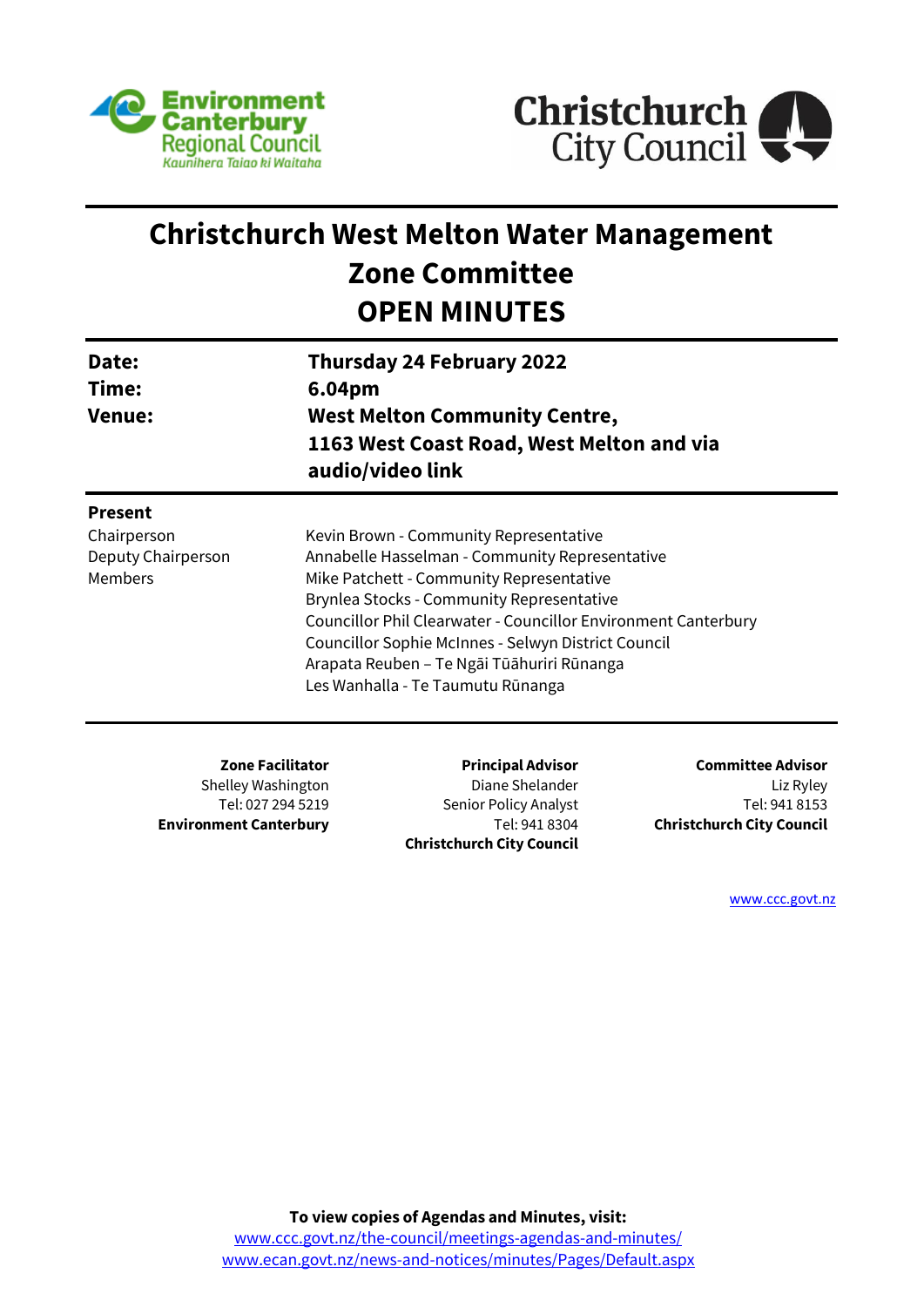

Arapata Reuben opened the meeting with a Karakia/Timatanga.

A minute's silence was observed for Peter Ramsden, Te Rūnanga o Koukourarata, who passed away recently. Peter was passionate about the environment, and was involved in the beginning of the Canterbury Water Management Strategy.

The agenda was dealt with in the following order.

### **1. Apologies**

### **Committee Resolved CWZC/2022/00001**

That the apologies received from Helen Rutter, Emma Norrish and Oscar Bloom be accepted.

Les Wanhalla/Mike Patchett **Carried**

## **2. Declarations of Interest**

Annabelle Hasselman declared an interest in Item 11 - Ōpāwaho Heathcote River Network. Mike Patchett declared an interest in Item 11 - Water and Wildlife Habitat Trust Ōtūkaikino River. Councillor Clearwater provided a list of his interests.

# **3. Confirmation of Previous Minutes**

### **Committee Resolved CWZC/2022/00002**

That the minutes of the Christchurch West Melton Water Management Zone Committee meeting held on Thursday, 25 November 2021 be confirmed.

Mike Patchett/Phil Clearwater **Carried**

### **4. Matters Arising from the Minutes**

It was noted that the funding allocation of \$15,000 referred to at the previous meeting for on-theground projects aimed at improving waterway management or biodiversity, relates to Item 11 on today's agenda.

### **5. Deputations by Appointment**

There were no deputations by appointment.

### **6. Identification of Urgent Items**

Nil.

### **7. Identification of General Public Contributions**

Nil.

Item 8 was dealt with prior to the conclusion of the meeting.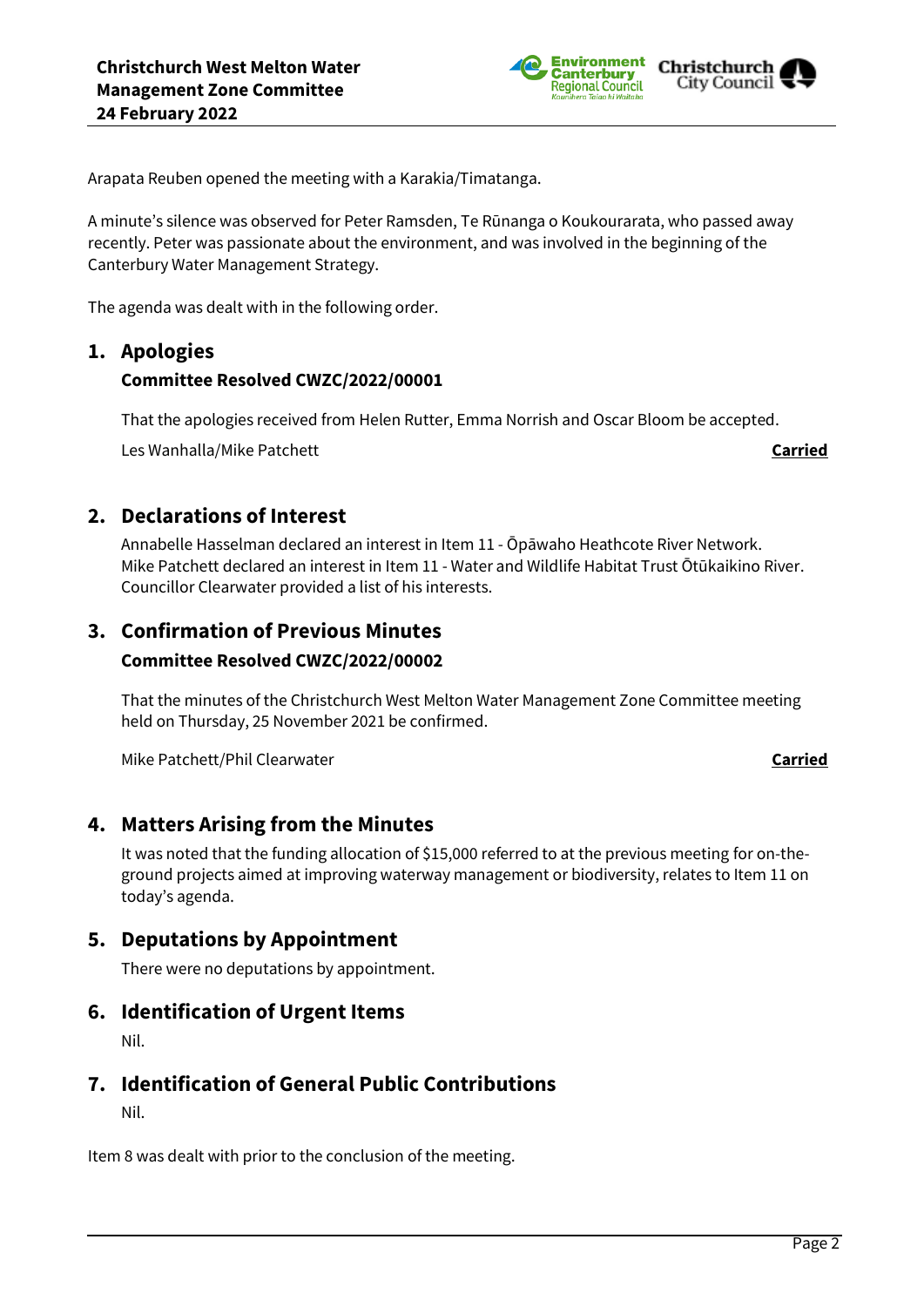

# **9. Erosion and Sediment Control Responsibilities Update Committee Comments**

A presentation was given by Jess Newlands, Environment Canterbury (ECan) Senior Resource Management Officer and Clive Appleton, Christchurch City Council (CCC) Healthy Waterways Programme Lead – "Christchurch City Council Comprehensive Stormwater Network Discharge Consent" (CSNDC).

See Minutes Attachment for detail of the presentation.

Jess provided detail on the background of the CSNDC, its purpose and location, how stormwater is defined, and a summary about what has changed. Clive referred to matters of erosion and sediment control, that all development sites must have an Erosion and Sediment Control Plan and about the checking and monitoring of these Plans by Council inspectors. He suggested dedicated staff were needed to assist with monitoring and inspections particularly following heavy rainfall events.

Discussion was held about the inclusion of heavy metal traps and greywater tanks; also about education of inspectors and what rules are contained in the District Plan in relation to erosion and sediment control. Clive undertook to investigate these matters.

### **Committee Resolved CWZC/2022/00003**

That the Christchurch West Melton Water Management Zone Committee supports:

- 1. Building capacity of industry for erosion and sediment control.
- 2. Education courses being enhanced and continued.
- 3. The provision of an adequate number of dedicated erosion and sediment control officers.

Mike Patchett/Annabelle Hasselman **Carried**

### **Attachments**

A Erosion and Sediment Control Presentation **e** 

# **10. Ihutai-Estuary and Coastal Catchment Stormwater Management Plan Committee Comments**

Paul Dickson, CCC Drainage Engineer, Stormwater & Waterways, presented about the Ihutai-Estuary and Coastal Catchment Stormwater Management Plan. See Minutes Attachment for detail of the presentation. He talked about:

- 1.1 What shapes the Ihutai-Estuary and Coastal Catchment Stormwater Management Plan (SMP).
- 1.2 Likely matters of interest in the SMP:
	- Contaminants;
	- Flooding.
- 1.3 Mitigations that the Council has and can put in place.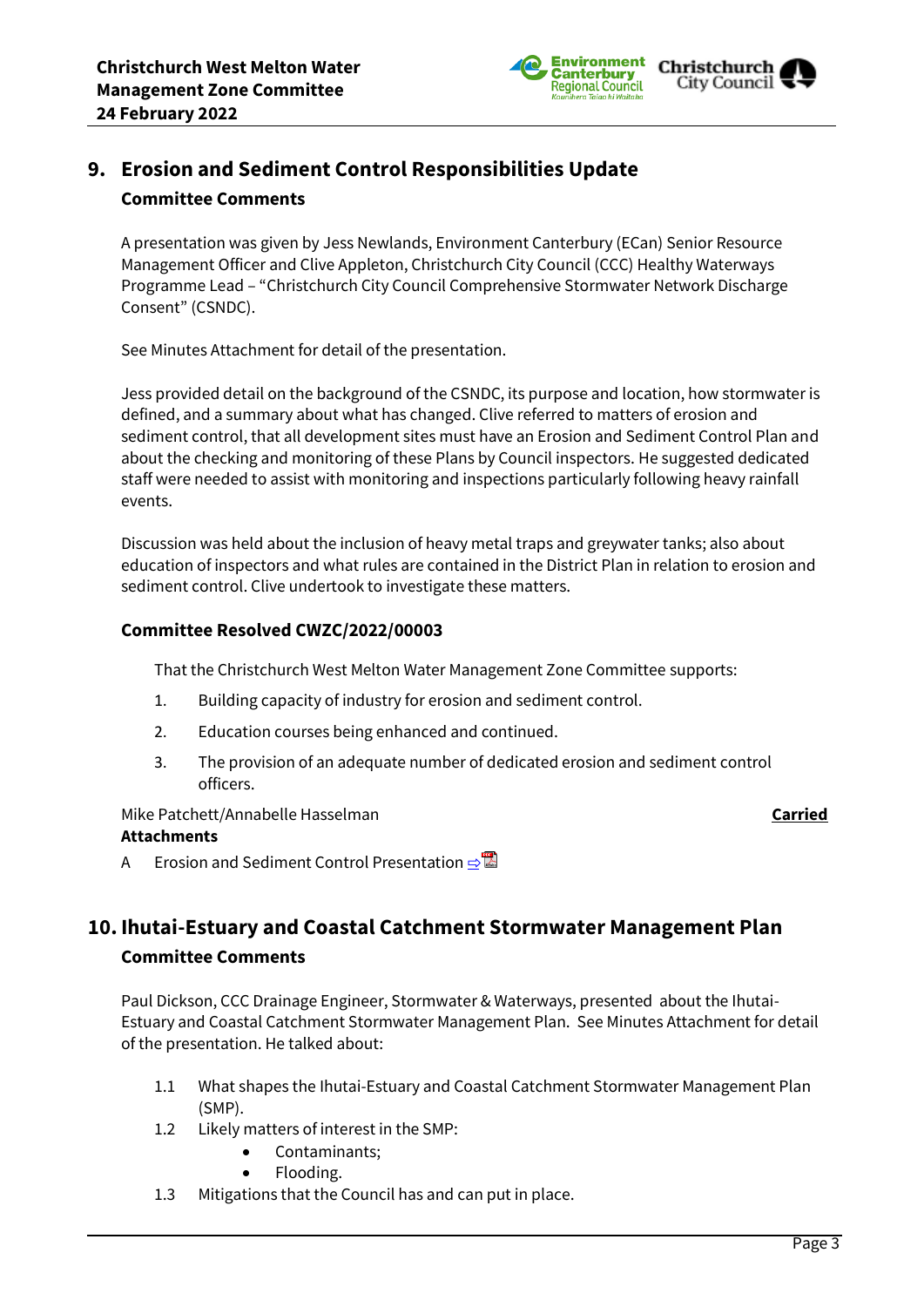

### 1.4 Constraints on mitigation actions.

Paul noted the following during his presentation:

- Stormwater Management Plans (SMPs) are a compliance activity under conditions of the CSNDC CRC214226. A strategic plan for surface water is proposed to be developed separately, to develop more aspirational goals for surface water, particularly stormwater quality improvement.
- Key points about contaminant sources and flooding were covered.
- Likely matters of interest relate to flooding was summarised in each of three areas; Parklands, City Centre/Linwood, and hill catchments. In general the flooding risks are low.
- Water quality issues are most significant in the Bromley industrial and central city areas, due to roof types, higher vehicle movements and industrial activities. These areas would be prioritised for treatment. The SMP will propose a stormwater treatment wetland on Linwood Paddocks to treat the Bromley industrial area. Further budget in the LTP may be approved by Council to treat Linwood Canal subject to a report to Council on the performance of the Richardson Terrace Storm Filter and expected benefits and costs of Stormwater treatment city-wide.

Discussion followed the presentation about additional target for nutrients.

### **Committee Resolved CWZC/2022/00004**

That the Christchurch West Melton Water Management Zone Committee:

Receive the information in the Ihutai-Estuary and Coastal Catchment Stormwater 1. Management Plan Report.

Kevin Brown/Sophie McInnes **Carried**

### **Attachments**

A Ihutai Estuary & Coastal SMP **[⇨](../../../RedirectToInvalidFileName.aspx?FileName=CWZC_20220224_MAT_7575.PDF#PAGE=1)** 

# **11. Canterbury Water Management Strategy Plan Action Plan Budget**

### **Port Hills Park Trust**

A presentation **(see Minutes Attachment A)** was given by Alan McDonald, Port Hills Park Trust. Alan acknowledged the support of the Zone Committee for the previous Immediate Steps funding provided. He talked about the Trust, its membership and vision. He outlined the Albert Stream project the Trust was seeking funding for, with its goal to increase habitat from the valley floor to Summit Road.

### **Ōpāwaho Heathcote River Network**

Rachel Barker gave a presentation **(see Minutes Attachment B)** about the Ōpāwaho Heathcote River Network's Cashmere Stream Freshwater Springs project, a project to be undertaken in two stages with the aim of protecting the river's freshwater springs.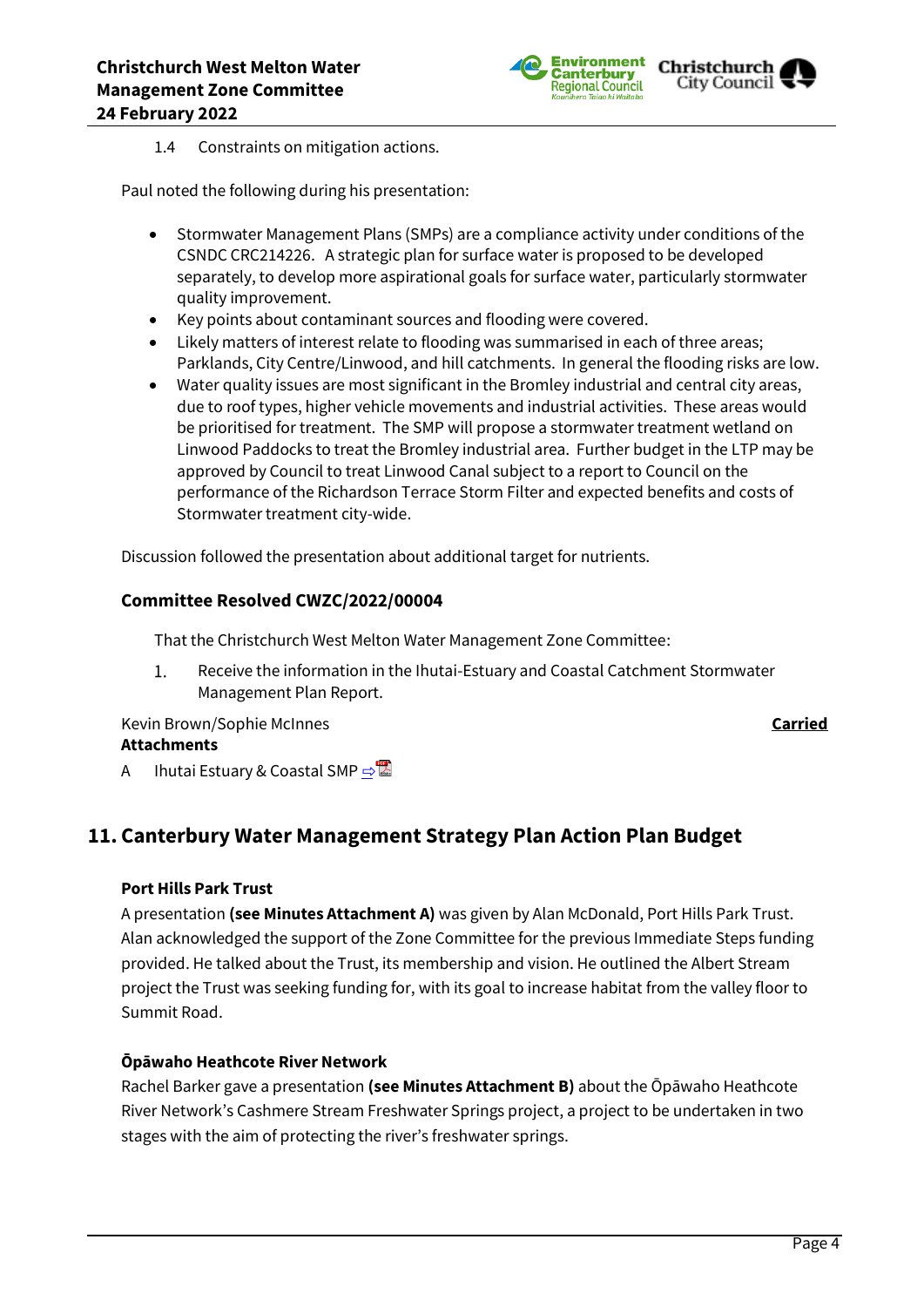

### **Water & Wildlife Habitat Trust – Ōtūkaikino River**

Mike Patchett presented to the Committee about a Riparian Restoration project on the Ōtūkaikino River, Clearwater Reach. **(See Minutes Attachment C)**. Mike talked about the project and the degraded catchment due to willows. A map of the River and tributaries provided a summary of the instream ecological health. Mike reported on a partnership with the Department of Corrections for planting work, and a database and imagery for ongoing tools.

Following the presentations discussion was held about the funding allocation available and a decision made on the recommendation to Environment Canterbury.

### **Committee Resolved CWZC/2022/00005**

That the Christchurch West Melton Water Management Zone Committee:

- 1. Receive information on funding requests from the Port Hills Park Trust Board, Ōpāwaho Heathcote River Network and the Water and Wildlife Habitat Trust Ōtūkaikino River.
- Recommend to Environment Canterbury the allocation of the available Canterbury  $2.$ Water Management Strategy Action Plan budget:
	- a. Port Hills Park Trust **\$5,000**
	- b. Ōpāwaho Heathcote River Network  $\sim$  \$6.000
	- c. Water and Wildlife Habitat Trust Ōtūkaikino River \$4,000 in this financial year plus \$6,000 top priority for the next financial year

Kevin Brown/Les Wanhalla **Carried** Abstained: Arapata Reuben

### **Attachments**

- A Mt Vernon Zone presentation ⇒
- B Ōpāwaho Heathcote River Network Springs Presentation **[⇨](../../../RedirectToInvalidFileName.aspx?FileName=CWZC_20220224_MAT_7575.PDF#PAGE=1)**
- C Water & Wildlife Habitat Trust Ōtūkaikino River ⇒

# **12. Canterbury Water Management Strategy Action Plan Progress Updates**

Members provided the following Action Plan programme comments.

Mike Patchett reported on engaging community groups, such as:

- Styx Living Laboratory new resource centre, and possibly a brief from them regarding road reserves and about what support the Zone Committee could provide.
- Community Waterways Partnership hub.
- Avon River Group co-governance model.
- Healthy Waterways Report Card developed.

Annabelle Hasselman advised a priority had been understanding from the earlier presentation by Jess Newlands and Clive Appleton on Erosion and Sediment Control that clarified responsibilities.